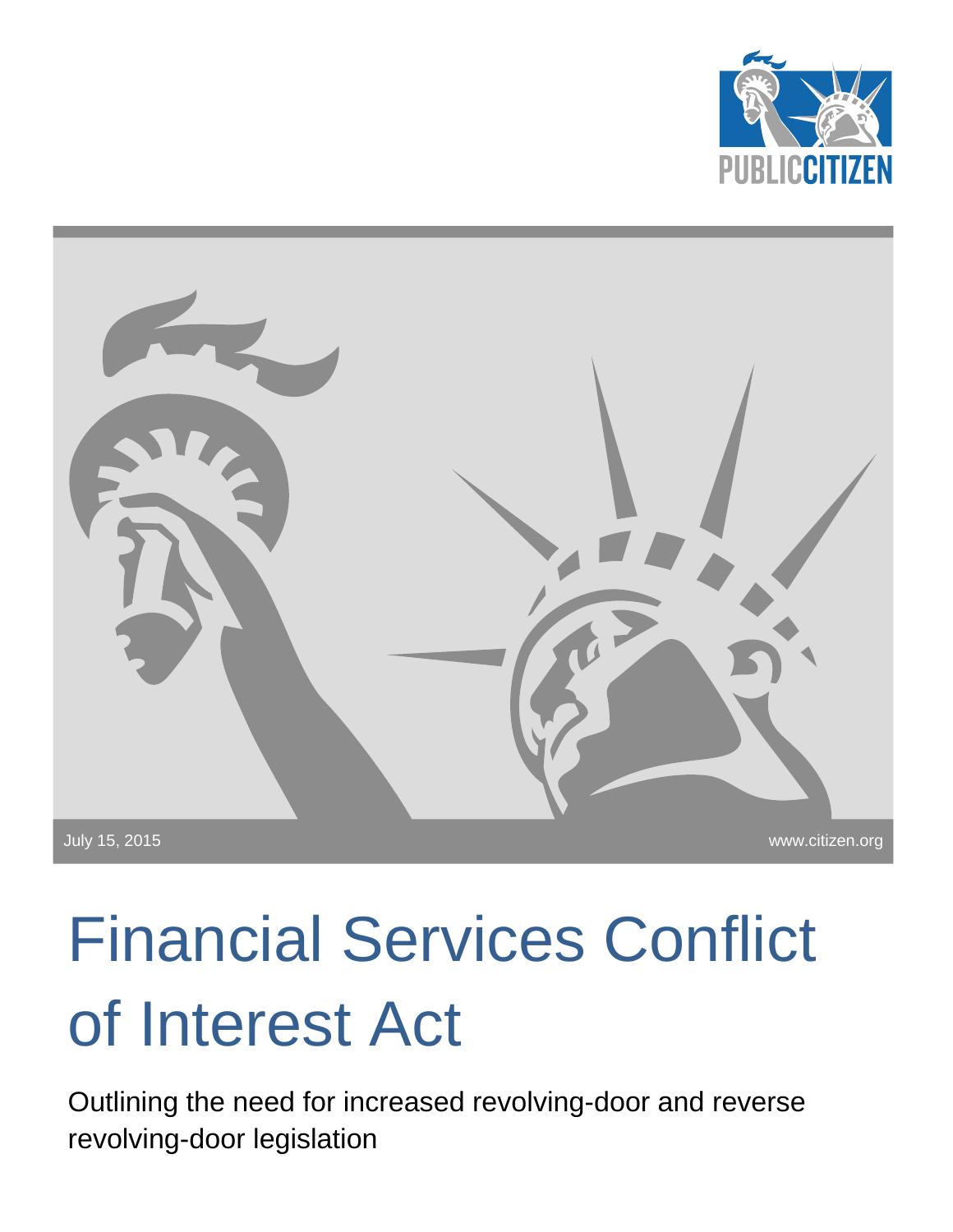#### **Acknowledgments**

This report was written by Craig Holman, Ph.D., government affairs lobbyist, and Emma Stein, researcher, Public Citizen's Congress Watch division, and edited by Lisa Gilbert, director, Public Citizen's Congress Watch division.

#### **About Public Citizen**

Public Citizen is a national non-profit organization with more than 400,000 members and supporters. We represent consumer interests through lobbying, litigation, administrative advocacy, research, and public education on a broad range of issues including consumer rights in the marketplace, product safety, financial regulation, worker safety, safe and affordable health care, campaign finance reform and government ethics, fair trade, climate change, and corporate and government accountability.



Public Citizen's Congress Watch 215 Pennsylvania Ave. S.E Washington, D.C. 20003 P: 202-546-4996 F: 202-547-7392 [http://www.citizen.org](http://www.citizen.org/)

© 2015 Public Citizen.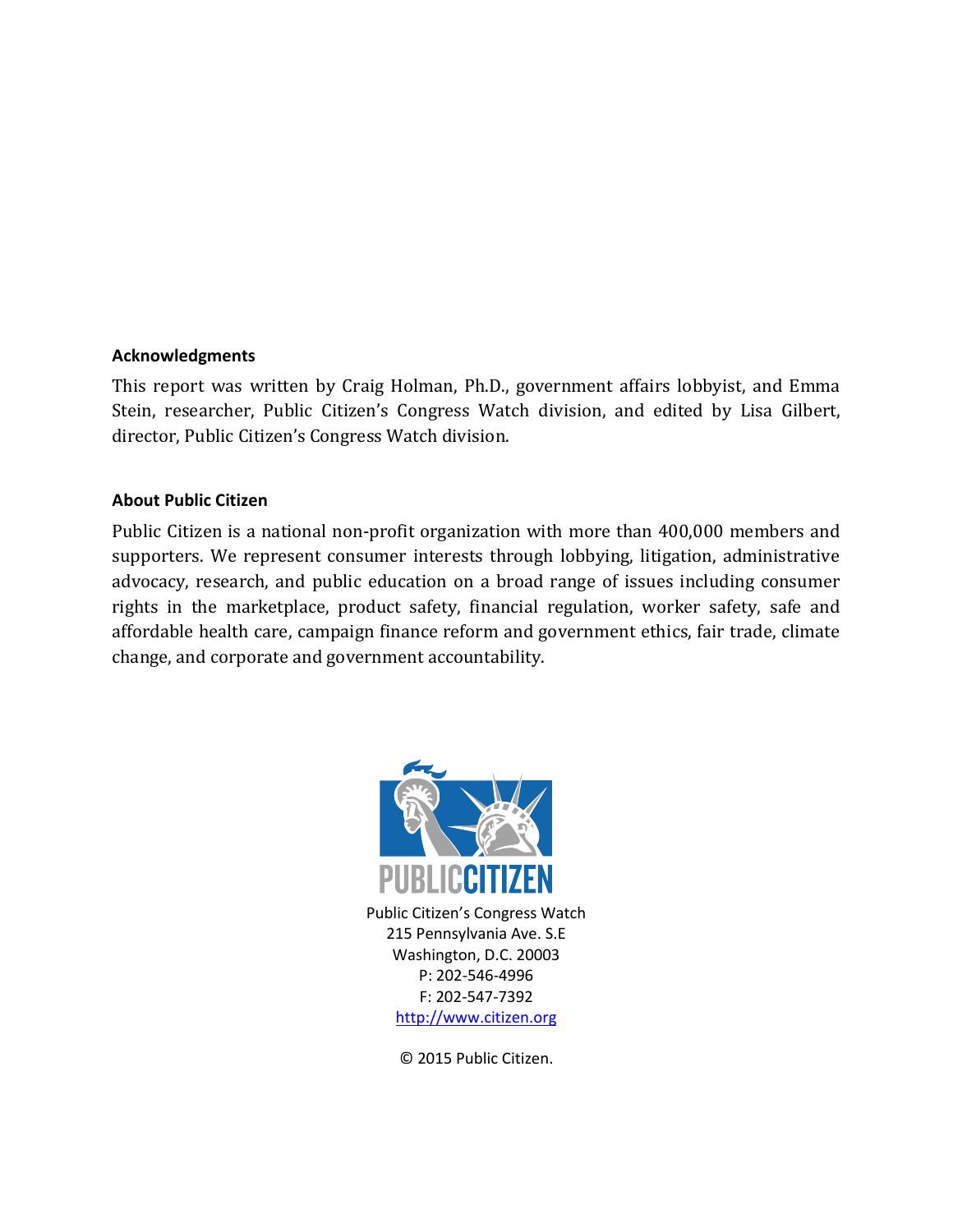The problem of the revolving door, the movement of officials in a conflict of interest situation from government positions and into the same private sector they had situation from government positions and into the same private sector they had previously regulated, is one of the most pernicious factors that erodes the public's trust in American government. As of April 2014, only 40 percent of American's trusted the government to do what was right a majority of the time.<sup>1</sup> The American people see the conflicts of interest and opportunities for corruption that are introduced as scores of officials leave government to work for and/or lobby for the industry that they used to oversee.<sup>2</sup> Federal examiners whose job it is to inspect large financial institutions, as well as the officials who supervise the examiners, routinely take jobs in the same industry and sometimes with the same banks once they revolve out of government, raising questions of partiality. <sup>3</sup> These former officials use their knowledge from years of public service to help banks influence agency rules, counter investigations of suspected misconduct, and win exemptions from federal law.<sup>4</sup>

This problem can also be seen in the movement of people from the private sector to positions of power within the government, known to some as "the reverse revolving door." President Obama's 2009 Ethics Executive Order 13490 applied strict restrictions for people going into and out of government and has made Obama's Administration arguably one of the cleanest in recent history. However, the executive order applies only to presidential appointees, so federal agencies continue to recruit Wall Street veterans with obvious conflicts of interest. Even still, some of these revolvers are presidential appointees who recuse themselves from official actions that directly and substantially affect their former employers. Alumni from Citigroup, for example, head the Treasury Department and Office of U.S. Trade Representatives.

Presidential appointees subject to the recusal requirement need to excuse themselves only from a "particular matter involving specific parties" – in other words, "contracts, grants,

<sup>1</sup> Gallup Poll, 2014.

<sup>2</sup> Center for Responsive Politics and Public Citizen, BANKING ON CONNECTIONS: FINANCIAL SERVICES SECTOR HAS DISPATCHED NEARLY 1,500 "REVOLVING DOOR" LOBBYISTS SINCE 2009 ( June 3, 2010), [http://bit.ly/1CzNg2H.;](http://bit.ly/1CzNg2H) Megan R. Wilson, *Dodd-Frank army skips to K Street,* THE HILL (March 25, 2014), [http://bit.ly/1glPQD9.;](http://bit.ly/1glPQD9) and Alan Zibel, *Consultants Snap Up Alumni of Consumer Watchdog Agency*, THE WALL STREET JOURNAL( July 3, 2013), [http://on.wsj.com/1CzNve7.](http://on.wsj.com/1CzNve7)

<sup>3</sup> Matthew Boesler and Jeff Kearns, *'Revolving Door' Between Fed and Banks Spins Faster,* BLOOMBERG (January 30, 2015), <http://bloom.bg/1CiUrBK> [hereinafter Revolving Door Spins Faster].; Tom Braithwaite, Gina Chon, and Henny Sender, *Banking: Firefighting at the NY Fed,* FINANCIAL TIMES (December 4, 2014), [http://on.ft.com/1FFLRMC.](http://on.ft.com/1FFLRMC); and Shannon D. Harrington and Matthew Leising, *New York Fed Swaps Reformer Lubke Joins Goldman Sachs*, BLOOMBERG (December 14, 2010), [http://bloom.bg/1FFLX71.](http://bloom.bg/1FFLX71)

<sup>4</sup> Project On Government Oversight, DANGEROUS LIAISONS: REVOLVING DOOR AT SEC CREATES RISK OF REGULATORY CAPTURE (February 11, 2013), [http://bit.ly/1GtXpWi.](http://bit.ly/1GtXpWi)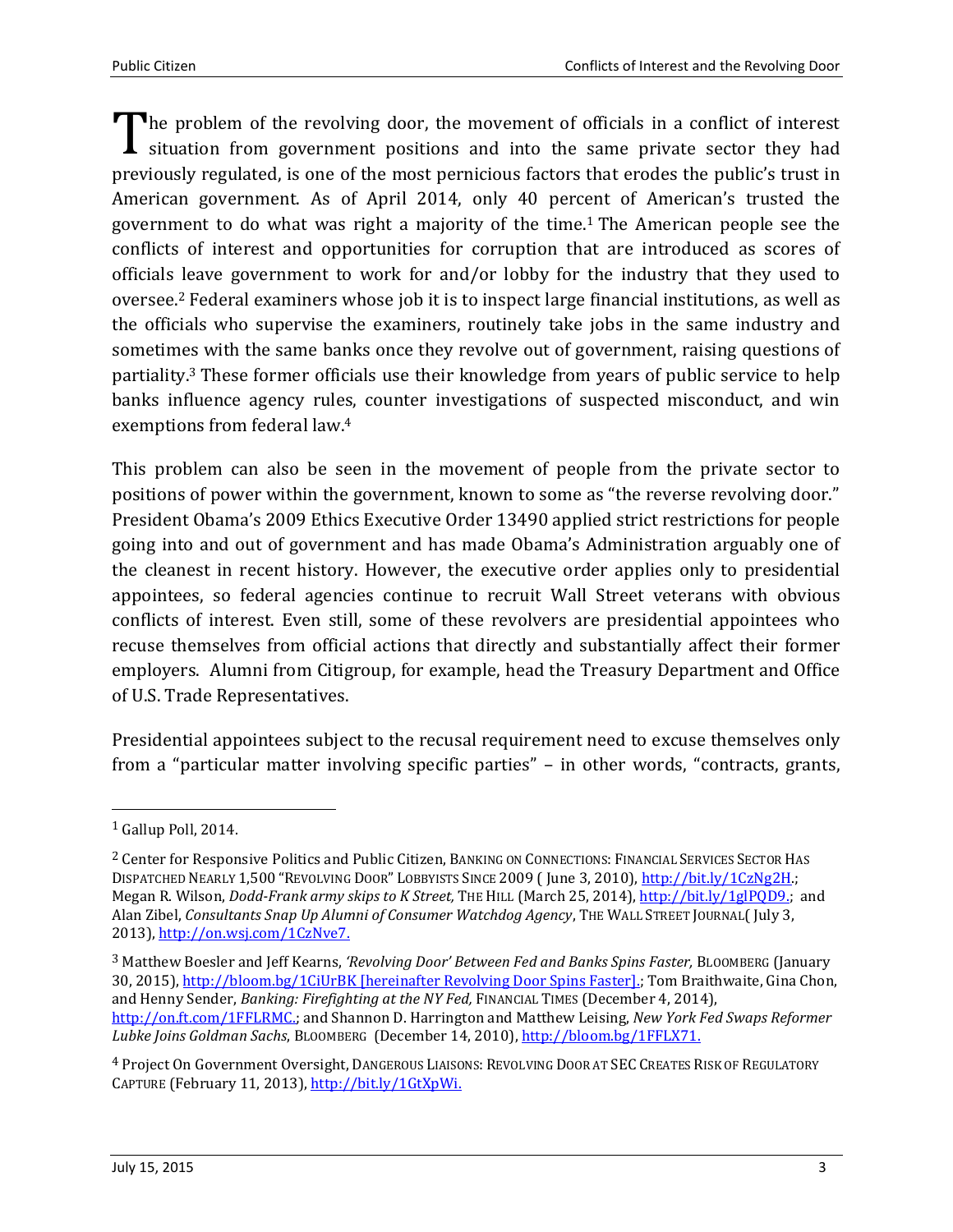licenses, product approval applications, investigations, [or] litigation" – if it is likely to affect a former employer or client. However, the definition of "particular matter involving specific parties" does not cover "rulemaking, legislation, or policy-making of general applicability." Some of these officials have even taken advantage of an ethics loophole that allows them to write industry-wide rules that benefit their former employer after recently lobbying the government on that industry's behalf.<sup>5</sup>

Other former Wall Street executives and lobbyists serve as senior economic policymakers and close aides to presidential appointees and members of Congress, and thus are not subject to the ethics executive order.<sup>6</sup> Nevertheless, these key players in the government and regulatory agencies yield considerable influence and can also be part and parcel of the capture of government by Wall Street. This is also why some employers, including Citigroup and JP Morgan Chase, have offered their employees large "golden parachute" bonuses if they are able to secure full time government employment at a high level.

Solving the problem of the revolving door is no easy task because of the overlap that exists between government and financial interests. A coalition of civic organizations is working hand-in-hand with members of Congress committed to passing an ethics reform package specifically for the financial services sector. The package will ensure that the ethics policies enacted by President Obama will last long after 2016, and to expand these policies to reach beyond presidential appointees. The Financial Services Conflict of Interest Act contains five distinct legislative sections that cover entering government service, serving in the public interest, and leaving government to return to the private sector. This report documents the nature of the problems that have been reported under each section in order to shine light on the importance of a strong conflict of interest and revolving door code covering financial services regulatory agencies.

## **SECTION 1: PROHIBITION OF BONUSES FOR GOVERNMENT SERVICE**

A number of powerhouse Wall Street banks, including Goldman Sachs, JPMorgan, and Citigroup, have provided special financial rewards to their company executives who

<sup>5</sup> Project On Government Oversight, WRINKLES IN THE ETHICS RULES (February 11, 2013), [http://bit.ly/1Jtc5TV.](http://bit.ly/1Jtc5TV)

<sup>6</sup> Stephanie Armour and Shayndi Raice, *Citi Alumni Are Force in Nation's Capital,* THE WALL STREET JOURNAL, (February 25, 2014), [http://on.wsj.com/1CZxX6R.;](http://on.wsj.com/1CZxX6R) Ted Kaufman, *To Police Banks, Obama Spins Revolving Door To Bring In More of Wall Street's Own,* FORBES( July 23, 2013), [http://onforb.es/1CzO6fR.;](http://onforb.es/1CzO6fR) and Jean Eaglesham and Jessica Holzer, *Tangle of Ties Bind SEC's Top Ranks,* THE WALL STREET JOURNAL (February 4, 2013), [http://on.wsj.com/1FFMdD3.](http://on.wsj.com/1FFMdD3)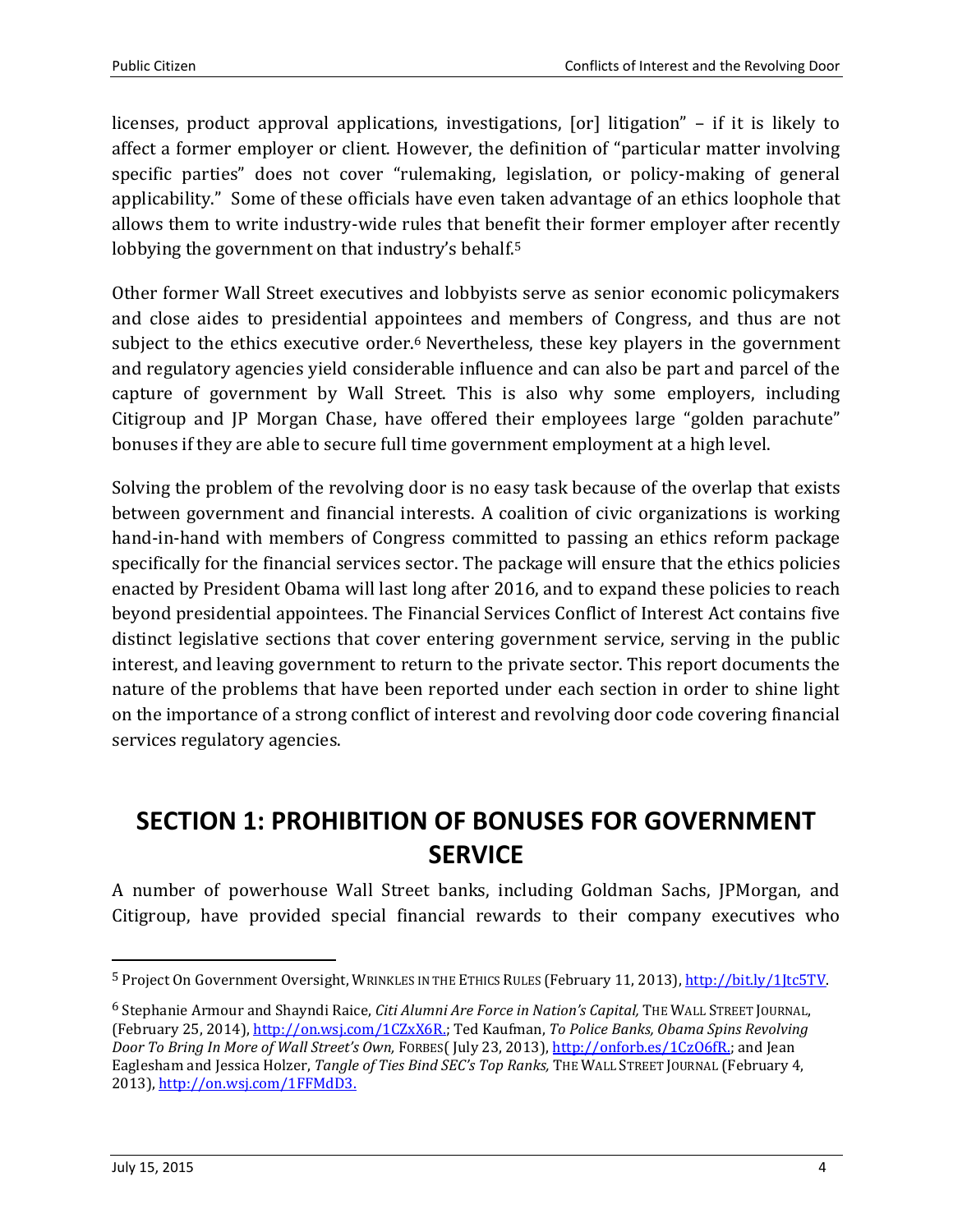become senior government officials, known as the "golden parachute."<sup>7</sup> Recently appointed officials to the Department of the Treasury, the State Department, and other agencies cashed in on rewards when they joined the Obama administration. $8$  Current Treasury Secretary Jack Lew received an exit package worth over \$1 million from Citigroup shortly before joining the Obama administration in 2009. His exit package explicitly stated that the bonus was contingent on his securing a high-level position within a government regulatory body.<sup>9</sup> Imagine a company paying its employees to leave. This odd phenomenon highlights the value to Wall Street of getting senior and loyal employees posted in the financial services regulatory agencies.

#### **"Only in the Wonderland of Wall Street logic could one argue that this looks like anything other than a bribe."**

*—FDIC Chair Sheila Bair (December 2014)*

When news of Lew's golden parachute originally broke, it was touted by Wall Street as being a singular case. It quickly became apparent that the Lew case was not unique. These bonuses recently received more public attention when Antonio Weiss, a former investment banker at Lazard who now serves as counselor to Mr. Lew, acknowledged in financial disclosures that he would be paid \$21 million in unvested income and compensation upon exiting Lazard for a full-time job in government.<sup>10</sup>

Stanley Fischer, currently the vice chair of the Federal Reserve, had a similar clause in his Citigroup employment contract. Citigroup also paid U.S. Trade Representative Michael Froman over \$4 million in exit payments when he left for the Obama Administration.<sup>11</sup> Morgan Stanley's executives have been eligible to receive a bonus — one that they would

11 *Id.*

<sup>7</sup> Jonathan Weil, *Citigroup's Man Goes to the Treasury Department*, BLOOMBERG (February 22, 2013), [http://bloom.bg/1CuFYNS.;](http://bloom.bg/1CuFYNS) Project On Government Oversight, BIG BUSINESSES OFFER REVOLVING DOOR REWARDS (March 21, 2013), [http://bit.ly/1clXQEq.;](http://bit.ly/1clXQEq) and Letter from Craig Holman and Bartlett Naylor, Congress Watch, Public Citizen, to the Honorable Eric Holder, Attorney General, Department of Justice, and the Honorable Walter Shaub, Director, U.S. Office of Government Ethics, requesting formal review of contract between Citigroup and Jack Lew, February 27, 2013. <http://bit.ly/1IOenvL>

<sup>8</sup> Lee Fang, *Obama Admin's TPP Trade Officials Received Hefty Bonuses From Big Banks,* REPUBLIC REPORT (February 17, 2014), [http://bit.ly/1JtcMwn.;](http://bit.ly/1JtcMwn) and Susanne Craig, *Windfalls for Wall Street Executives Taking*  Jobs in Government, NEW YORK TIMES: DEALBOOK (March 21, 2013), [http://nyti.ms/1CmBI3K.](http://nyti.ms/1CmBI3K)

<sup>9</sup> Lee Fang, *The Reverse Revolving Door: How Corporate Insiders are Rewarded Upon Leaving Firms for Congress,* THE NATION (May 4, 2013), <http://bit.ly/1Lwy0vB> [hereinafter Reverse Revolving Door].

<sup>10</sup> David Dayen, *Wall Street Pays Bankers to Work in Government and it Doesn't Want Anyone to Know,* NEW REPUBLIC (February 4, 2015), <http://bit.ly/1v1nHp4> [hereinafter Wall Street Pays].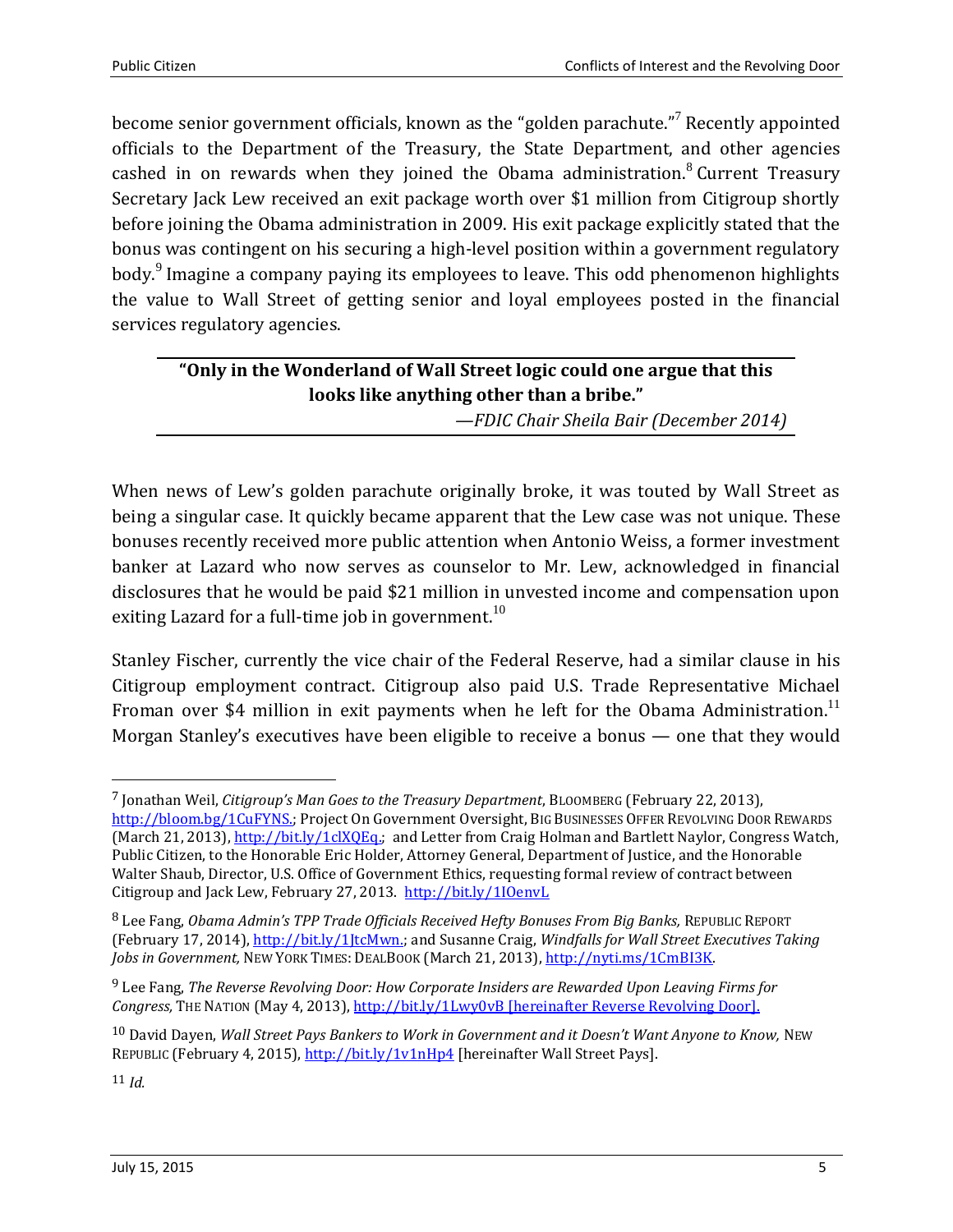ordinarily forfeit for leaving the company prematurely  $-$  if they go to work for a "governmental department or agency, self-regulatory agency or other public service employer," according to a company pay-plan filed in 2012.<sup>12</sup>

The same can be said of The Blackstone Group, JPMorgan Chase, Goldman Sachs and Northern Trust; all four companies offer stock awards and other types of compensation to employees who choose to accept a full-time government position.<sup>13</sup> Goldman Sachs' employment policy, found in filings from the Security and Exchange Commission (SEC), even offers "a lump cash payment" for government service.<sup>14</sup> "Only in the Wonderland of Wall Street logic could one argue that this looks like anything other than a bribe," wrote Sheila Bair, former Chair of the Federal Deposit Insurance Corporation.<sup>15</sup>

Craig Aaron, president and CEO of Free Press, stated that he couldn't see how "a bonus equal to or several times a person's salary as a government employee wouldn't impact [their] judgment."<sup>16</sup> Richard Painter, the chief ethics counsel to President George Bush, wrote that he sees these corporate bonuses as a "great strategy" for planting the company's alumnus in key government jobs so that the staffers are able to have influence over matters that affect their previous employers. The bonuses are sometimes defended as acting as a supplementary income so that people are able to leave their much higher paying private sector jobs to work in government agencies in the first place.<sup>17</sup> But the impact is precisely the same: company executives are encouraged to leave the company and take over a financial services regulatory agency and, with no small level of expectation, that extra bonus will buy some loyalty from the new regulator, often called "regulatory capture." The golden parachute must be ended for the integrity of financial regulatory agencies.

There are several ways to end the golden parachute. The Financial Services Conflict of Interest Act opts to prohibit any bonus from a company specifically awarded for government service. Companies, of course, could still offer bonuses to their employees, so long as that bonus is not contingent on taking government service. It is very unlikely any Wall Street firm would structure their general bonus system to reward those who leave

<sup>12</sup> Michael Smallberg, BIG BUSINESSES OFFER REVOLVING DOOR*,* Project on Government Oversight (March 21, 2013), [http://bit.ly/1clXQEq.](http://bit.ly/1clXQEq)

<sup>13</sup> *Id.*

<sup>14</sup> Wall Street Pays.

<sup>15</sup> Sheila Bair, *Obama's treasury pick is another bank watchdog straight from Wall Street*, FORTUNE, December 5, 2014.<http://for.tn/1tRPcjW>

<sup>16</sup> Reverse Revolving Door.

<sup>17</sup> Reverse Revolving Door.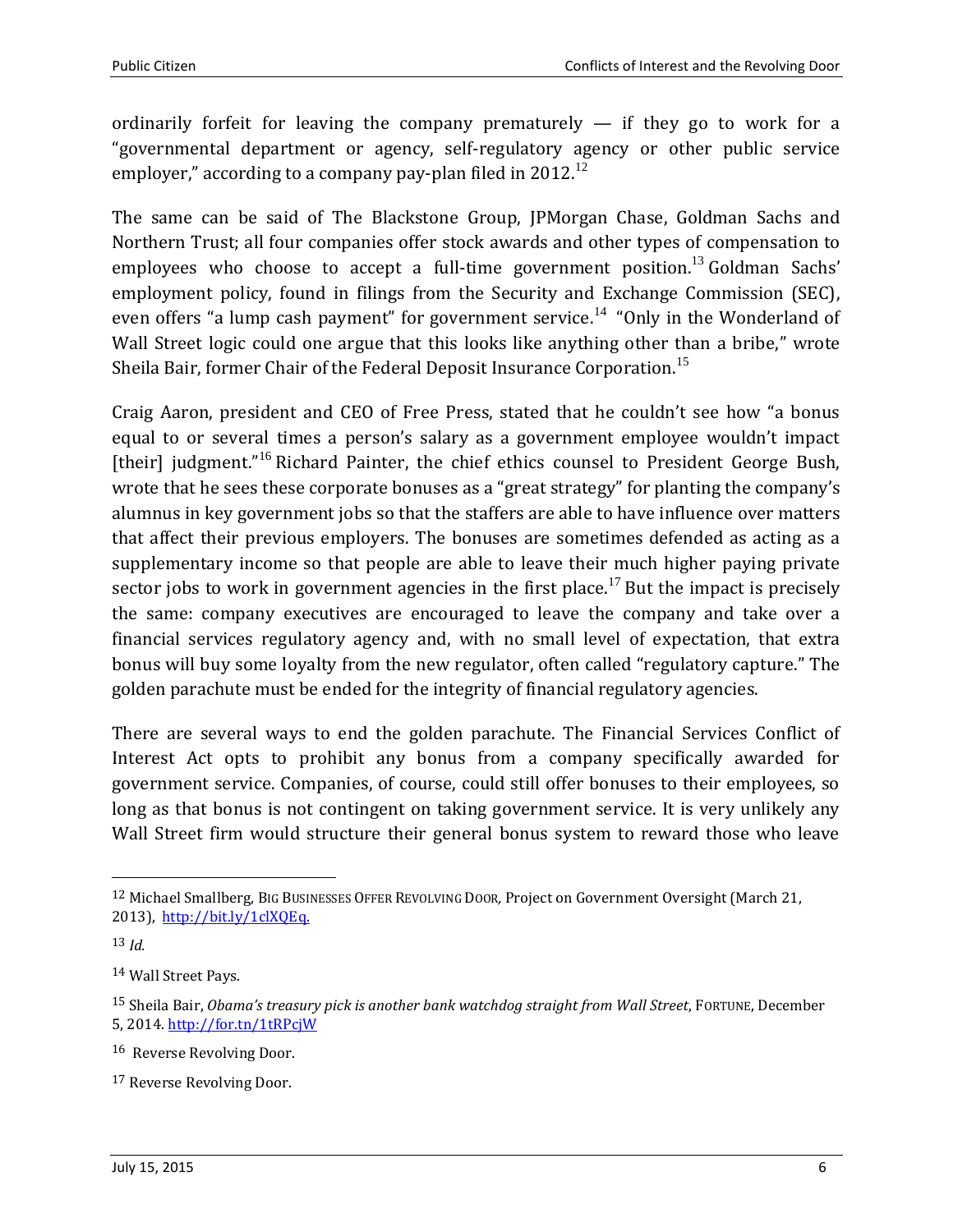prematurely, or even those who leave to work for a competitor. By prohibiting the practice for these cases, the problem of a special golden parachute for those entering government service would come to an end.

## **SECTION 2: RESTRICTIONS ON THE REVERSE REVOLVING DOOR**

The Obama Administration has been plagued with far fewer conflict of interest scandals than the administrations of Presidents George W. Bush or Bill Clinton at least in part because of his 2009 Executive Order 13490 that set restrictions on presidential appointees entering government through the reverse revolving door. Thus far President Obama has had only one major conflict of interest scandal, which involved Terence F. Flynn, one of the five members of the National Labor Relations Board in 2012. Flynn allegedly used his position of power to feed information back to his previous employers, the National Association of Manufacturers.<sup>18</sup>

According to data compiled and analyzed by Public Citizen, the number of Reverse Revolvers that have been appointed by the past three presidents is documented. Public Citizen looked at 137 of the most influential positions within the executive branch and the people who have held those positions over the past two decades. These presidential appointees have a great deal of autonomy in decision-making and are entrusted with a high degree of regulatory and contract-granting authority. This means that there can be large monetary and political consequences when conflicts of interest are unchecked in these high-level offices.

Public Citizen researchers investigated each position-holder's employment history for the two years prior to their appointment to see if they would be considered Reverse Revolvers under President Obama's definition. If the person had worked for, lobbied on behalf of, or represented the same industry during the previous two years, they would be considered Reverse Revolvers because of the perceived conflict of interest. Stefan Selig, the Executive Vice Chairman of Global Corporate & Investment Banking at Bank of America, who became the Undersecretary for International Trade under President Obama, is an example of a Reverse Revolver who has a significant conflict of interest.

Obama included the reverse revolving door provision in Executive Order 13490 in an effort to prevent appointees with conflicts of interest from participating in matters directly and substantially relating to their former employer or clients. The executive order created an

<sup>18</sup> Kevin Bogardus, *NLRB Member caught in Ethics Probe Resigns*, THE HILL (May 27, 2012), [http://bit.ly/1HxNX5r.](http://bit.ly/1HxNX5r)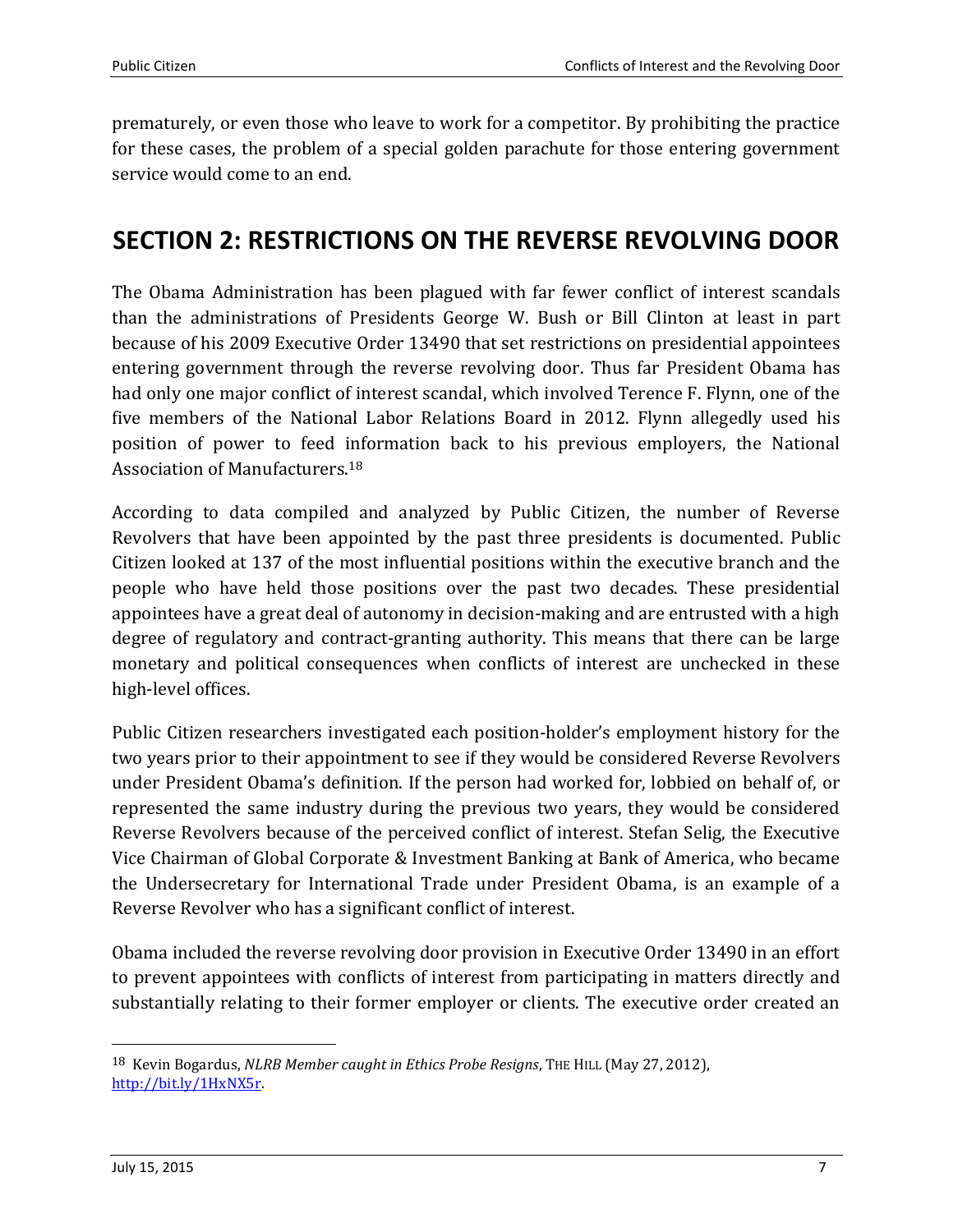ethics pledge wherein appointees pledge to abstain from matters relating to their previous employer or clients within two years following their appointment. Executive Order 13490 requires appointees to pledge under oath not to participate in matters that might pose a direct and substantial conflict of interest. It is inevitable that many appointees will have such conflicts of interests – a Treasury Secretary, for example, will likely come from the financial services industry – but the objective of the executive order is to manage these conflicts of interest so they do not unduly influence official actions.

Upon examining the 137 high-level Executive Branch positions, it is evident that President Obama has appointed somewhat fewer people that pose a reverse revolving door conflict of interest than his two predecessors. Obama appointed 44 people who could be categorized as Reverse Revolvers during his first term, and thus far he has appointed 12 such individuals during his second term, for a total of 56 appointees who have potential conflicts of interest between their governmental position and the industries they oversee. President Clinton appointed 51 Reverse Revolvers during his first term and 13 during his second term, for a total of 64 Reverse Revolvers. And President Bush made 64 reverse revolving door appointments during his first term and 27 during his second term, for a total 91 Reverse Revolvers (*see* Figure 1).



More importantly, however, is the behavior of these Reverse Revolvers. Under previous administrations, appointees could, and often did, take official actions that directly and substantially benefitted former employers or clients. Under the Obama administration,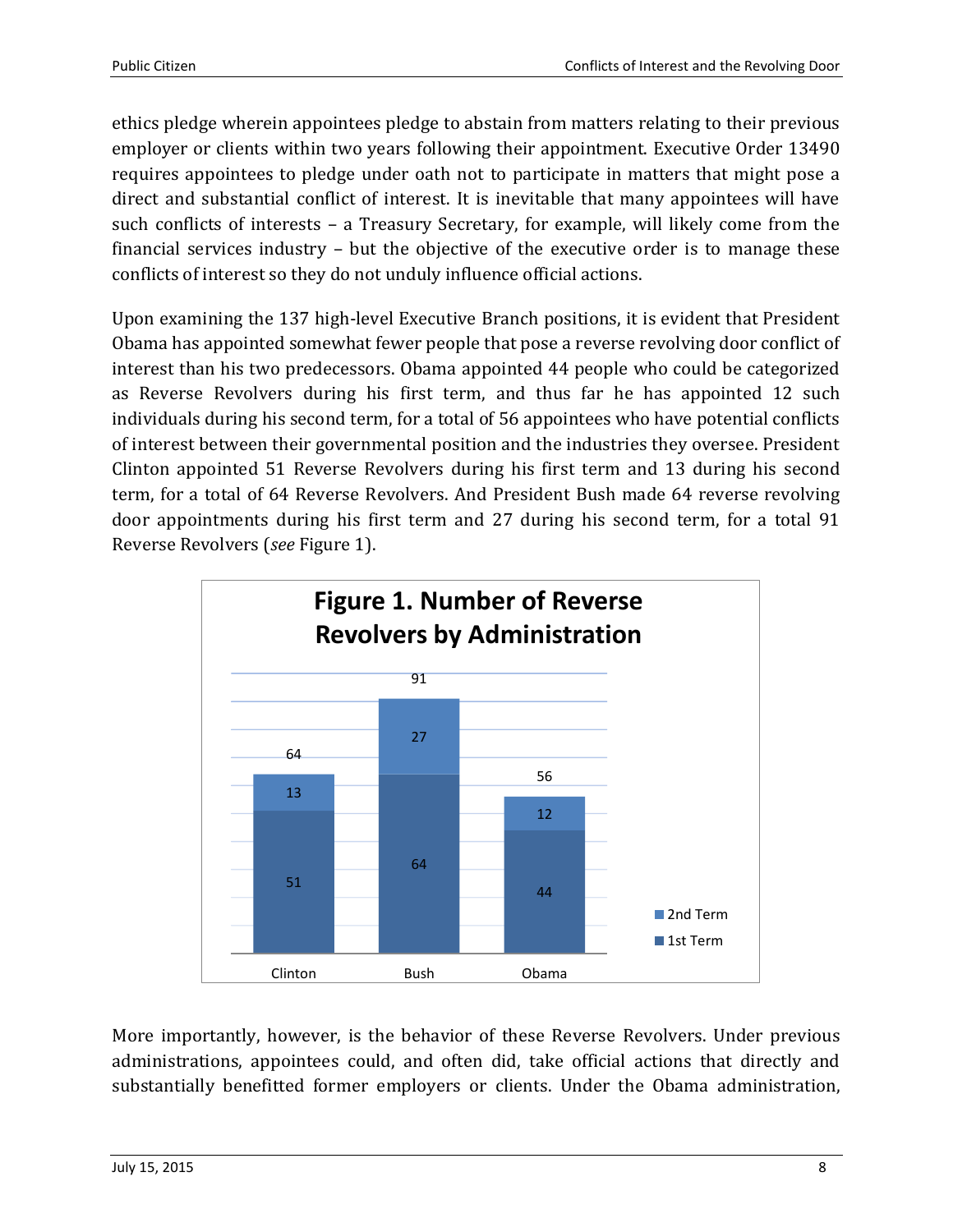Reverse Revolvers are required to recuse themselves from such official actions. While the reverse revolving door phenomenon continues to exist under the Obama Administration the conflicts of interest inherent in the practice are managed to minimize abuses.

Though some might say Obama has relied too heavily on representatives from Wall Street to guide his financial services policies, the ethics pledge has helped prevent appointees from rewarding their former firms. Evidence presented by the *Wall Street Journal* gives a compelling case study of conflicts of interest in the SEC and the way that President Obama's 2009 ethics executive order has helped manage these conflicts. All five board members, including Chairwoman Mary Jo White, have conflicts of interest with several financial institutions, including J.P. Morgan Chase and Bank of America. The new rules put into place by Executive Order 13490 made it so that SEC commissioners must abstain from votes that directly and substantially impact their previous employers within the past two years (and some choose to abstain from votes regarding their previous employers within the past 5-10 years). The ethics rules are "critically important, as is avoiding even the appearance of a conflict of interest," said former SEC Chairwoman Mary Schapiro, who had to recuse herself from at least four dozen enforcement actions because of conflicts of interest. $^{19}$ 

Unfortunately, the ethics pledge applies only to presidential appointees (though agencies may extend the recusal requirements beyond appointees). In recent years, the SEC has become ground zero in the revolving door debate. In addition to many of the commissioners coming from Wall Street – even though their conflicts of interest are managed by the ethics pledge – senior staffers tend to come from and go to major Wall Street firms as well, sometimes without any comparable recusal requirement.

Obama's ethics executive order additionally bars the appointment of registered lobbyists to agencies that they had lobbied within the past two years, unless granted a waiver. President Obama has been cautious about whom he grants these waivers to in order to avoid public outcry; he has granted only six waivers since he signed the ethics executive order in 2009. Obama even barred Defense Secretary Robert Gates from hiring a highly qualified former lobbyist in an effort to abide by the spirit of the pledge.<sup>20</sup>

Whatever problems or shortcomings may exist with the Obama Administration, conflicts of interest is not a major one of them. Somewhat indicative of the effectiveness of Obama's ethics Executive Order in managing conflicts of interest is the number of criminal

<sup>19</sup> Jean Eaglesham and Jessica Holzer, *Tangle of Ties Bind SEC's Top Ranks,* WALL STREET JOURNAL (February 4, 2013), [http://on.wsj.com/1FFMdD3.](http://on.wsj.com/1FFMdD3)

<sup>20</sup> Juliet Eilperin, *Obama Promised to Curb the Influence of Lobbyists. Has he succeeded?* WASHINGTON POST (March 22, 2015), [http://wapo.st/1LO6c8w.](http://wapo.st/1LO6c8w)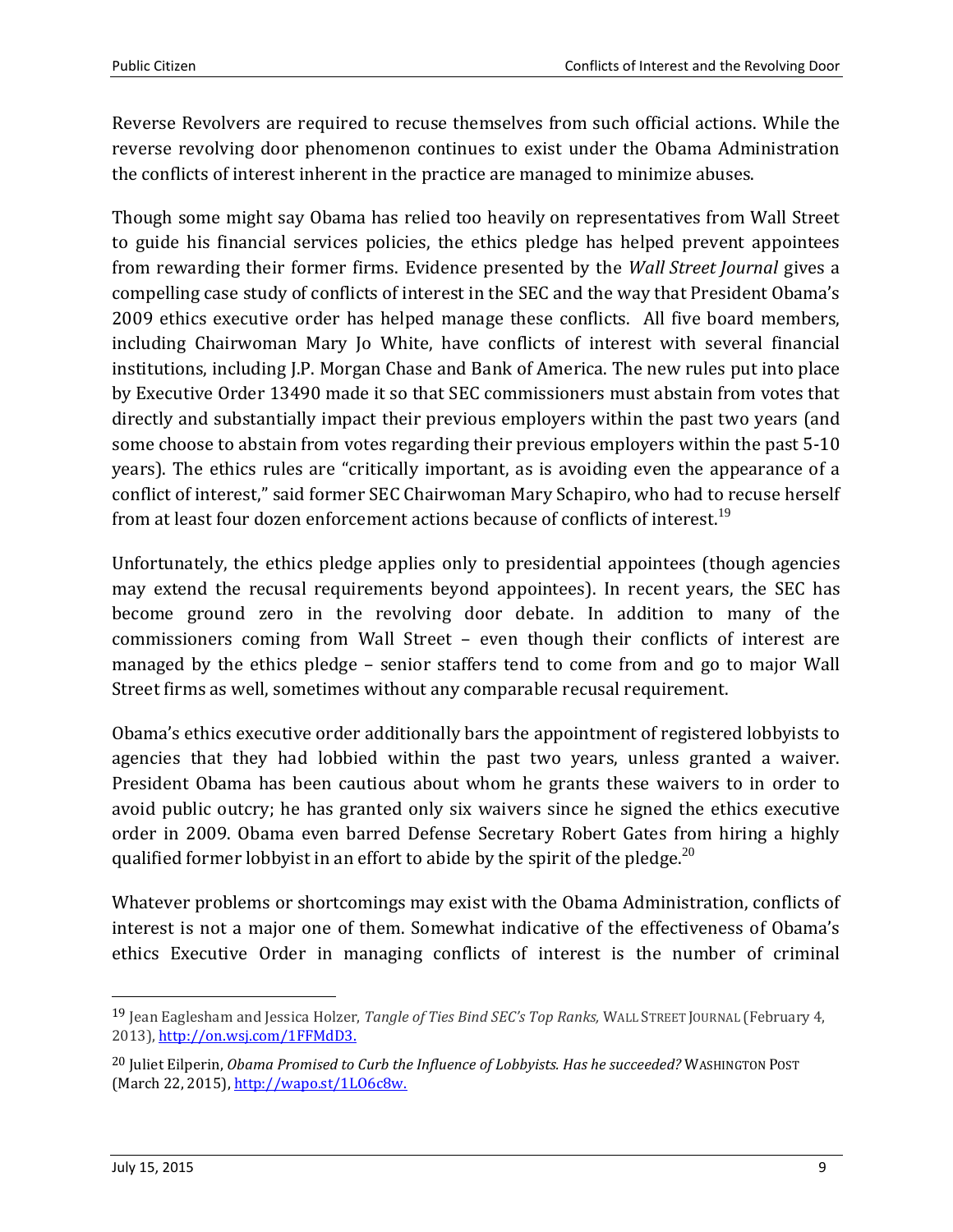indictments across administrations. While there have been no criminal indictments of executive branch officials in the Obama Administration, there have been 13 such indictments of officials in the Bush Administration and three indictments in the Clinton Administration (*see* Figure 2).



The Financial Services Conflict of Interest Act would apply to senior financial service regulators, including those employed by the Comptroller of Currency, Federal Reserve, Bureau of Consumer Financial Protection, the Securities and Exchange Commission and others. The Act would prohibit these regulators from taking any official action that directly and substantially benefits their former private sector employers or clients over the previous two years beyond benefits provided to the public generally. When such a conflict of interest arises with a former private sector employer or client, the regulator shall be recused from participating in the official action.

Under the Act, a financial services supervisor/regulator seeking private sector employment shall notify the Office of Government Ethics (OGE) of such negotiations, which shall then be made public record. The supervisor/regulator must then be recused from taking official actions involving all such potential employers in which negotiations for future employment are taking place, unless OGE issues a waiver.

# **SECTION 3. ADDITIONAL PROVISIONS RELATING TO PROCUREMENT OFFICIALS**

The best example of the need for additional legislation regarding procurement officials is the case of former Pentagon procurement official turned Boeing Deputy General Manager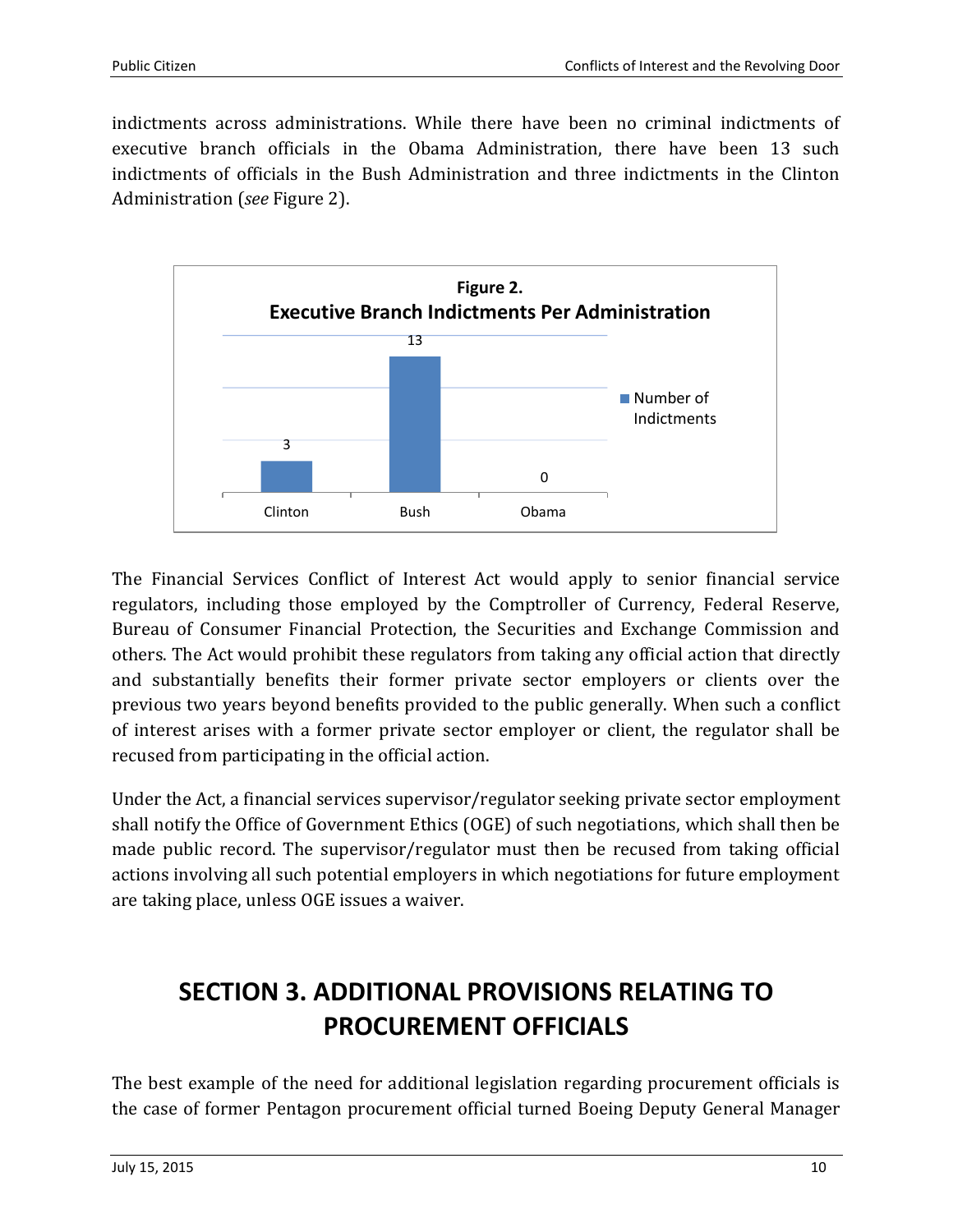for Missile Defense Systems, Darleen Druyun. A scandal followed her move to the private sector once federal prosecutors realized that Druyun was now officially an employee of the company whose interests she "so ardently championed while she was supposedly representing the interests of the taxpayers."<sup>21</sup> Druyun was one of the major proponents of a large deal with Boeing that was estimated to be worth nearly \$30 billion. Subsequent disclosures showed that she was negotiating the terms of future Boeing employment while she was still handling the Boeing contracts. $^{22}$ 

Several other procurement officials also spun through the revolving door to companies for which they previous procured federal contracts. The Project on Government Oversight outlines cases from the end of the Clinton Administration and the early Bush Administration, including two involving procurement officials moving to high level positions within Lockheed Martin, an airplane and ship manufacturer for the U.S. navy, and the federal government's top contractor. Bobby Floyd and Peter Aldridge both approved contracts for Lockheed Martin before accepting positions on their board of directors. Aldridge ensured that the Department of Defense would continue funding the development of their large F-22 fighter jets, and Floyd worked on an investigation that helped free the company of any blame for a fatal crash in 1997. Floyd was already in discussions with the company about employment while he was working on the investigation that ended up saving the company millions of dollars in legal fees. Aldridge and Floyd both agreed to employment contracts with Lockheed Martin just two months after granting them contracts. 23

This problem still exists today. In 2014, a scandal emerged with the Deputy Chief Procurement Officer at the U.S Department of Veterans Affairs, Susan Taylor. It was discovered that she "engaged in a conflict of interest when she improperly acted as an agent of FedBid Inc. (a privately owned online marketplace) in matters before the Government, improperly disclosed non-public VA information to unauthorized persons, [and] misused her position and VA resources for private gain."<sup>24</sup> This personifies the fears of the Revolving Door Working Group of 2005, who wrote that when a federal official is

 $\overline{a}$ 

<sup>21</sup> Scott H. Amey J.D, THE POLITICS OF CONTRACTING, Project on Government Oversight (POGO), June 29, 2004, <http://bit.ly/1y9af9r>

<sup>22</sup> *Id.*

<sup>23</sup> Stuart Nibley, *Jamming the Revolving Door,* The Procurement Lawyer, Vol. 41, No. 4, Summer 2006, <http://bit.ly/1HW1GyZ>

<sup>24</sup> Matthew York, *[Veterans Affairs Procurement Officer "Retires" A](http://cporising.com/2014/10/20/veterans-affairs-procurement-officer-retires-amid-corruption-scandal/)mid Corruption Scandal,* CPO RISING, October 20, 2014, <http://bit.ly/1Iwxg9T>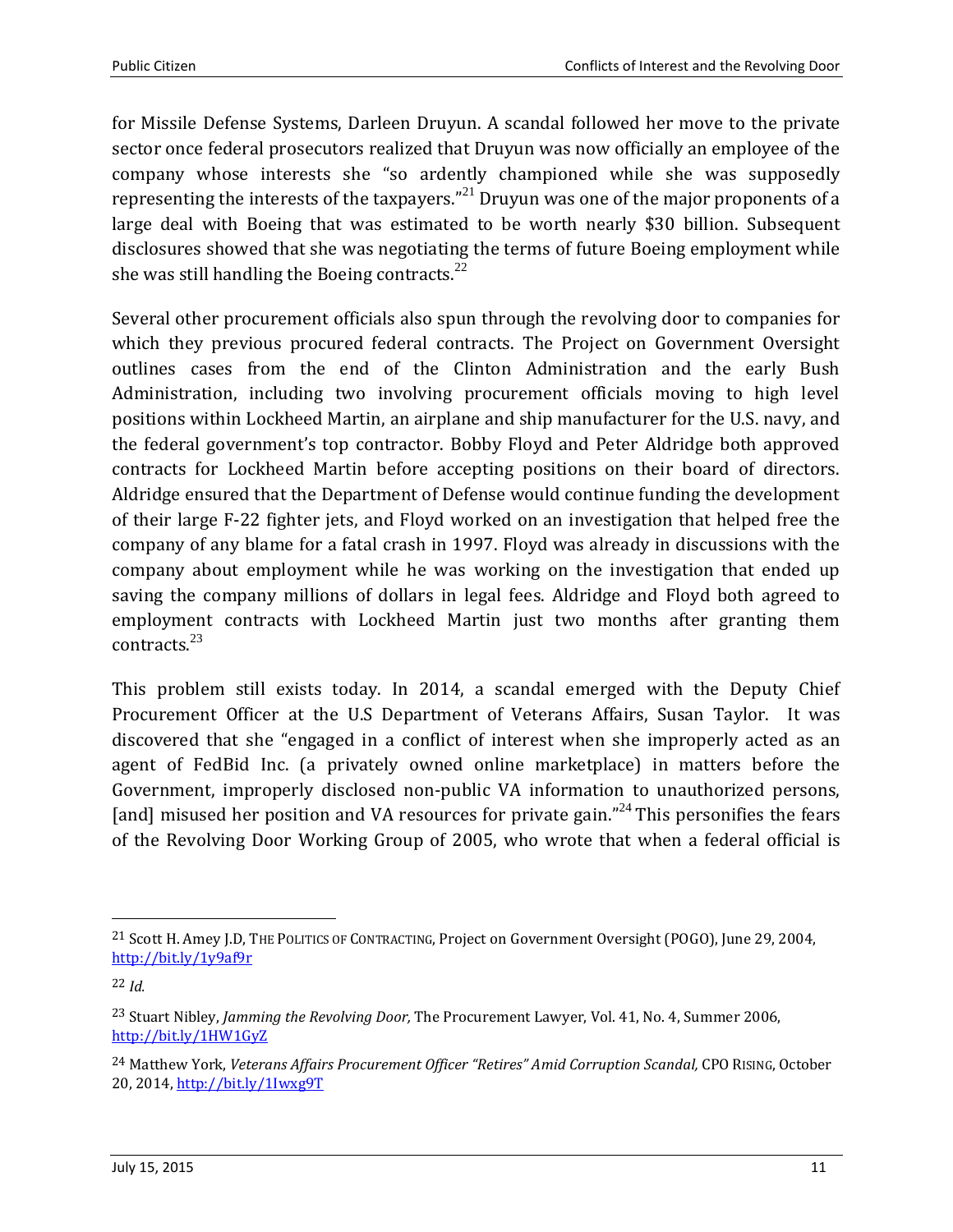looking forward to a new position in the private sector, he or she "may manipulate a contract or regulatory process to benefit [that] specific future employer." $^{25}$ 

While federal conflicts of interest law bars procurement officials from accepting employment with a company that they awarded a federal contract of \$10 million or more within one year after the award, the law and regulations are so narrowly construed as to make evasion rather common.<sup>26</sup> A procurement officer is allowed to accept employment immediately with a "division or affiliate" of the contractor as long as the entity "does not produce the same or similar products or services" as the barred contracting division. In other words, a procurement official can, for example, immediately accept employment with a contractor's audit division even if the official had recently awarded a federal contract to a different division of the same firm.

The Financial Services Conflict of Interest Act would expand the current restriction by banning procurement officers from accepting employment with any division, affiliate or subcontractor of a company that received a contractual arrangement over the past two years under the direction of the procurement officer.

# **SECTION 4. SLOWING THE REVOLVING DOOR FROM FINANCIAL SERVICES REGULATORY AGENCIES INTO PRIVATE-SECTOR REPRESENTATIONAL ACTIVITIES**

The regular revolving door in the financial services sector – moving from government service into lobbying the government on behalf of private business – is also spinning out of control.

According to a 2005 study conducted by the Center for Public Integrity, about a quarter of senior level administrators left public service for lobbying careers between 1998 and 2004, including 42 former agency heads.<sup>27</sup> At least 17 top Clinton staffers took lobbying jobs on behalf of corporate clients, including former Deputy Secretary of Treasury Stuart Eizenstat and former Director of White House Legislative Affairs Charles Brain. Another 10 joined law firms that actively lobby the federal government, including three former Cabinet

<sup>25</sup> Revolving Door Working Group, A MATTER OF TRUST: HOW THE REVOLVING DOOR UNDERMINES PUBLIC CONFIDENCE IN GOVERNMENT, AND WHAT TO DO ABOUT IT, October 2005, Pg. 14, <http://bit.ly/1bFdkgK>

<sup>26</sup> 41 U.S.C. §423(d)(2); and 5 C.F.R. §§2635.402(c)(1)-(2), 2653.604(b)-(c).

<sup>&</sup>lt;sup>27</sup> Elizabeth Brown, MORE THAN 2,000 SPIN THROUGH THE REVOLVING DOOR, Center for Public Integrity (2005), <http://bit.ly/1IOflrQ> [hereinafter More than 2,000 Spin].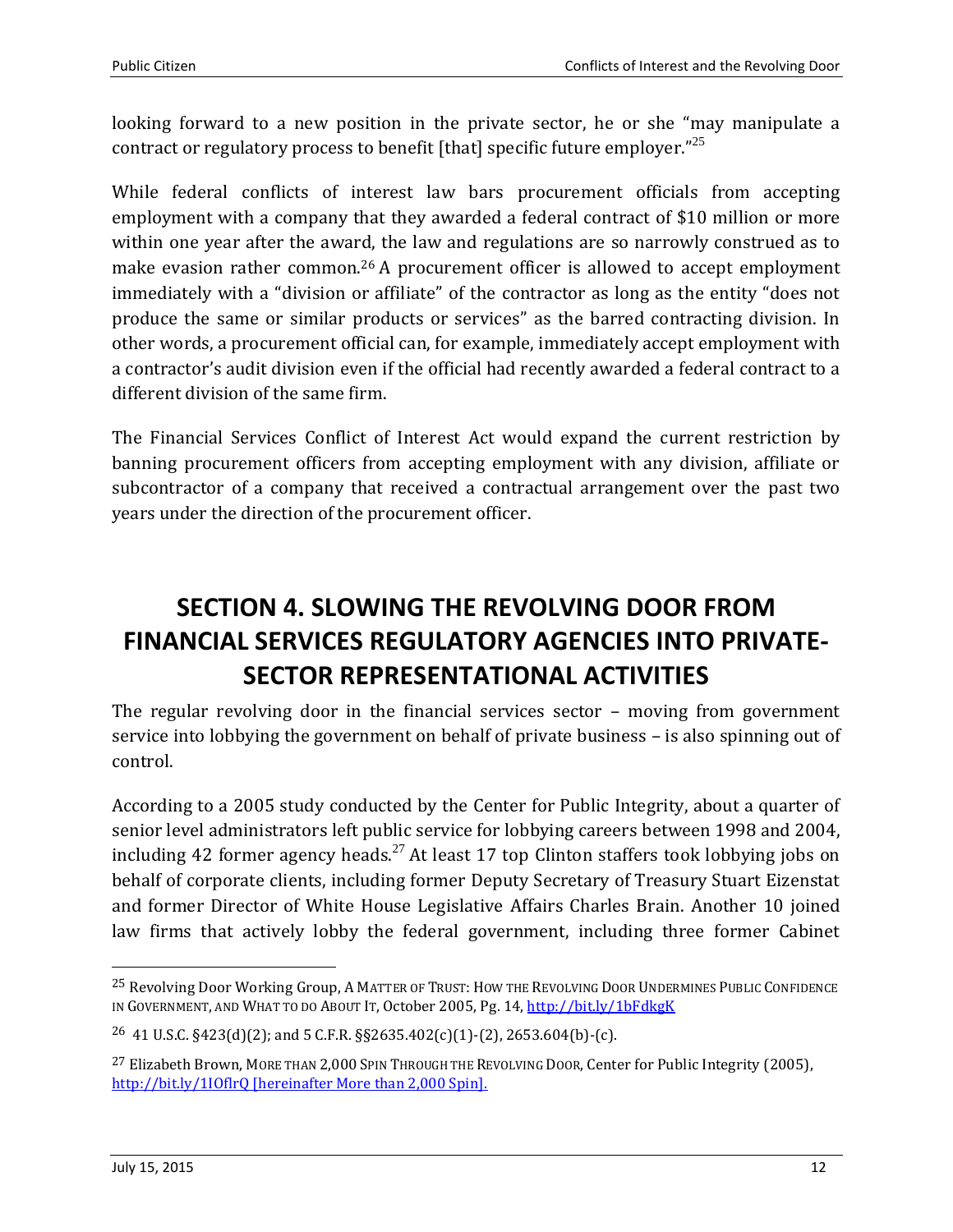members: Agriculture Secretary Dan Glickman, Interior Chief Bruce Babbitt, and Transportation Secretary Rodney Slater.<sup>28</sup>

**"Of the 64 posted WKSI (Well-known Seasoned Issuer) waivers granted from 2006 through 2012, more than half were requested by SEC alumni."** —*Michael Smallberg, Project on Government Oversight (February 2013)*

A 2009 report from Public Citizen found that more than 900 ex-government officials, including 70 former members of Congress, have lobbied for the financial services sector. These officials move from government service to lobbying for companies like Visa, Goldman Sachs, the Private Equity Council and Citigroup, among others.<sup>29</sup> The revolving door from financial regulatory agencies to the private sector is problematic for three reasons:

- 1. Financial service regulators may be influenced by the promise of a lucrative lobbying job in the private sector with a bank or investment firm seeking to shape financial services regulations while the person is still in office.
- 2. Public officials-turned-lobbyists will have access and connections to decision makers that are not available to others.
- 3. At a time when the nation is losing confidence in the integrity of our financial system, the appearance of the undue influence of lobbyists "casts an even darker cloud on whether our government is up to the task of properly regulating the financial services industry."<sup>30</sup>

A recent scandal that highlights the first in the list of problems focuses on Mike Silva, one of the Fed's leading regulators for Goldman Sachs in 2012. He told colleagues that he was going to press Goldman hard on a deal that they were making with a Spanish bank, but in the end he behaved in a very timid manner. Then just one year later, Silva left the New York Fed to join GE Capital. David Beim, who has written several reports about the Fed's regulatory practices, asked "how could the possibility of an opportunity like this not have been in the back of his mind when making decisions on how tough to be with banks?"<sup>31</sup>

 $\overline{a}$ 

<sup>28</sup> Revolving Door Working Group, A MATTER OF TRUST, pg. 43.

<sup>&</sup>lt;sup>29</sup> Public Citizen, Cashing In: MORE THAN 900 Ex-GOVERNMENT OFFICIALS, INCLUDING 70 FORMER MEMBERS OF CONGRESS, HAVE LOBBIED FOR THE FINANCIAL SERVICES SECTOR IN 2009 (November 19, 2009), [http://bit.ly/1Gu07uN.](http://bit.ly/1Gu07uN)

<sup>30</sup> Craig Holman, *A Matter of Trust Broken: The Revolving Door into the Financial Services Industry,* CITIZEN VOX (November 2009), [http://bit.ly/1aaWRX2.](http://bit.ly/1aaWRX2)

<sup>31</sup> Greg Robb, *The Fed: Congress Should End Revolving Door Between Fed Bank Examiners and Wall Street*, MARKET WATCH (November 21, 2014), [http://on.mktw.net/1Iwxuhn.](http://on.mktw.net/1Iwxuhn)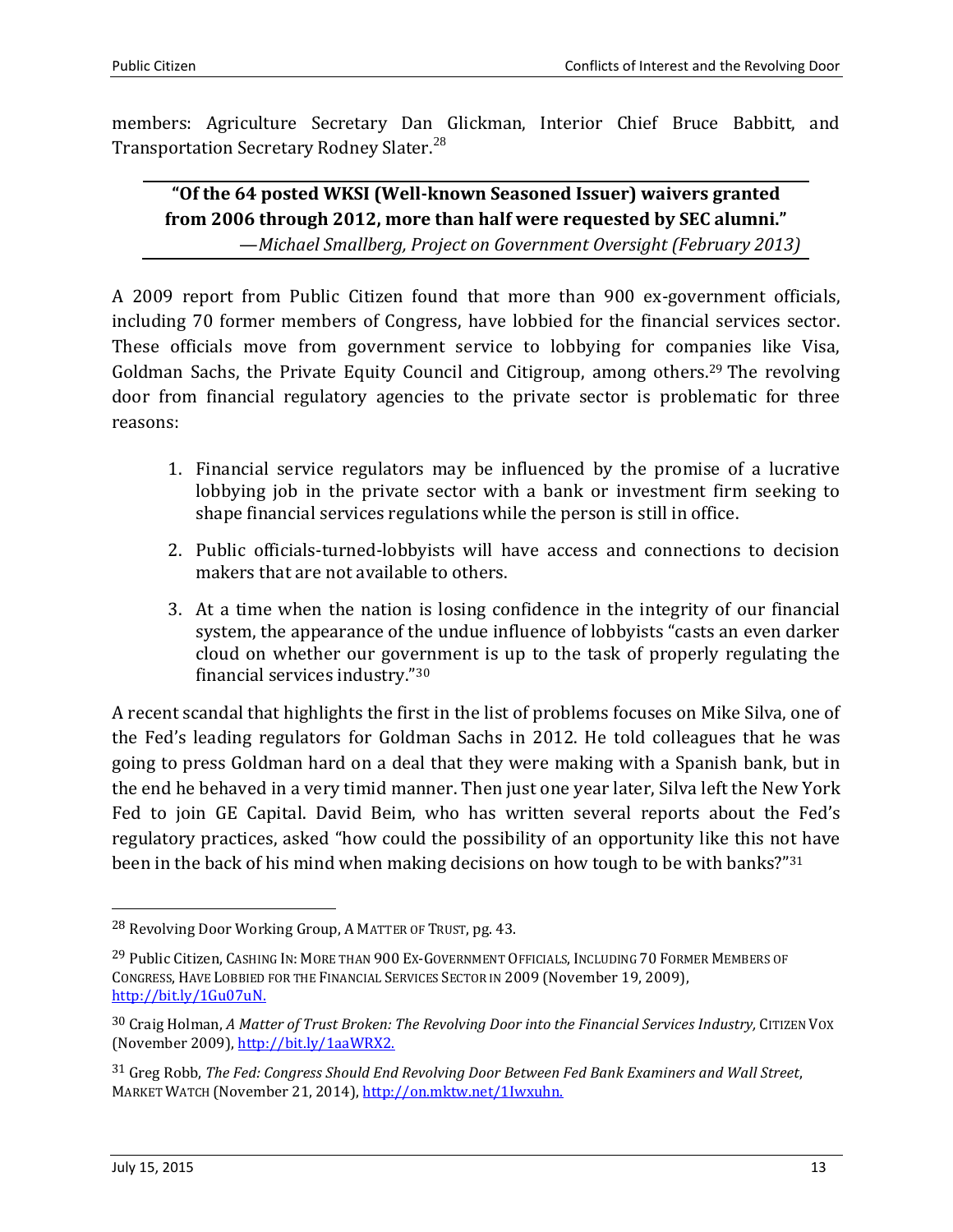The revolving door problem becomes compounded when former employees of financial service regulatory agencies leave public service to work as lobbyists and strategic consultants to influence governmental actions on behalf of private banks and companies. They may use their knowledge of the inner-workings of the SEC, for example, to further the goals of their private sector employers. Most recently the Swiss bank UBS AG was granted Well-known Seasoned Issuer (WKSI) status. The company was represented by SEC alumni. This raises the specter that SEC alumni were able to obtain waivers and settle charges for the bank because they understood the mechanism behind it; many of them even helped to codify the WKSI system. In fact, of the 64 WKSI waivers granted to banks from 2006 to 2012, more than half were requested by SEC alumni.<sup>32</sup>

SEC alumni have unfair insight into the workings of the commission which has allowed banks like UBS AG to unduly influence their regulators. Because of the alumni's connection to the SEC, the bank was able to "mis[lead] tens of thousands of customers about the risks of investing in products" and they were able to get off of the hook with virtually no repercussions.<sup>33</sup> This highlights how indispensable these former government officials are to Washington's lobbying firms because of the unique understanding of government and the connections to key decision-makers that "only an insider can develop."<sup>34</sup> Their prior service in government gives them a leg-up on other lobbyists, and often allows them to get preferential treatment for their current employers. This does not bode well for a financial industry that is often accused of illegality and cheating the system.

Under current law former officials are allowed to engage in "lobbying activity" during their cooling-off period after leaving government service. They simply are prohibited from making a "lobbying contact" with their former colleagues in government. They are allowed to develop lobbying strategy, organize the lobbying team, and supervise the lobbying effort; "they merely are prohibited from picking up the telephone to call a former colleague." $35$ These officials' ability to help organize and coordinate lobbying efforts has much the same impact as direct lobbying – they are able to use their connections and knowledge to impact their former bureau and colleagues.

<sup>32</sup> Michael Smallberg, SEC ALUMNI HELP FIRMS GET A BREAK*,* Project on Government Oversight (February 11, 2013)<http://bit.ly/1GPQzsy> [hereinafter SEC Alumni].

<sup>33</sup> Smallberg, SEC ALUMNI.

<sup>34</sup> More than 2,000 Spin.

<sup>35</sup> Public Citizen, *Testimony of Craig Holman Before the House Committee on Oversight and Government Reform on the Subject of the Executive Branch Reform Act of 2007*at 3(Feb. 13, 2007), [http://bit.ly/1OeRXYe.](http://bit.ly/1OeRXYe)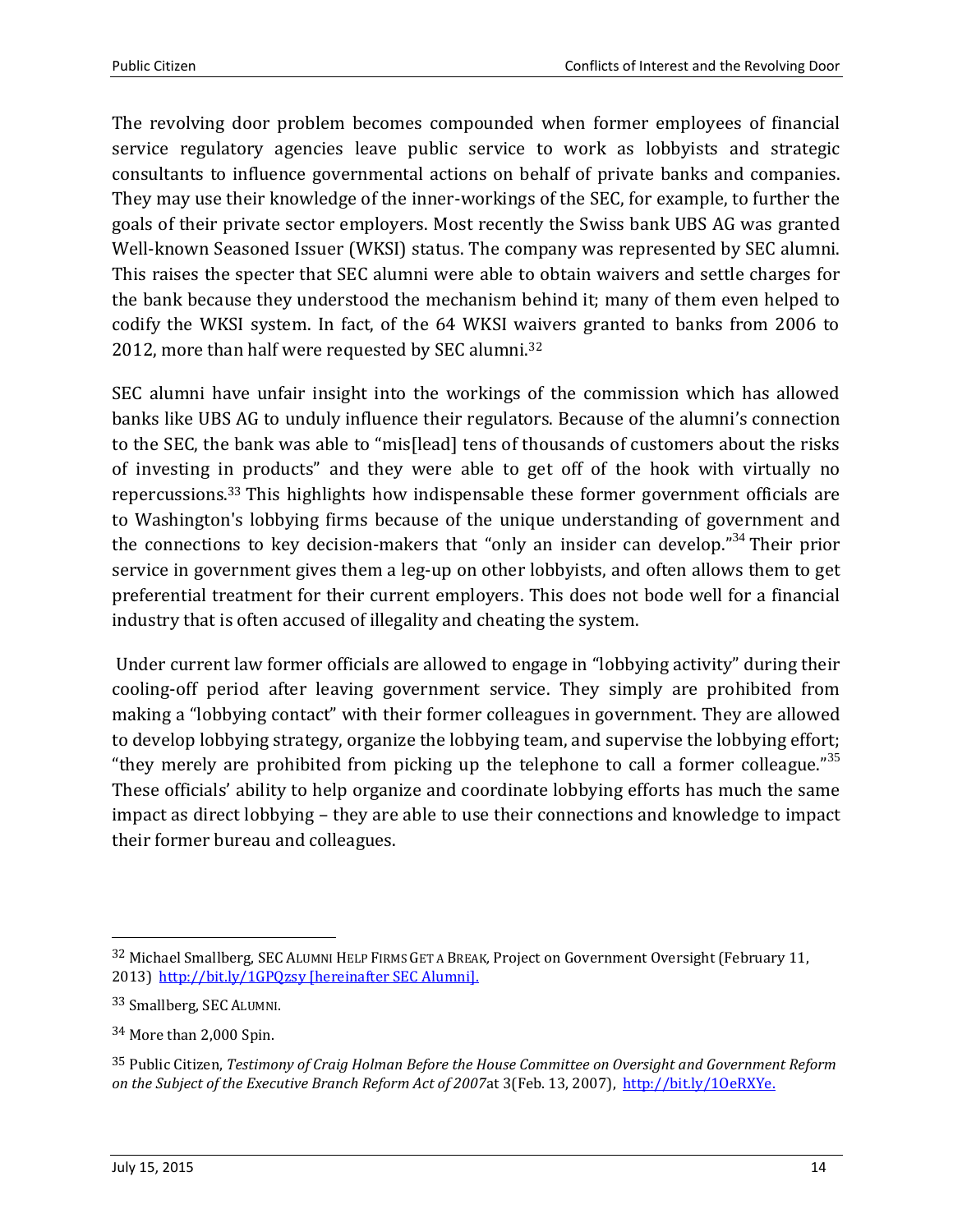For most executive branch officials the cooling off period banning lobbying contacts is one year. For very senior officials, the cooling off period is two years. The one-year period is too short. According to the Center for Public Integrity, 82 percent of revolving door lobbyists have reported lobbying their former agency or government office since becoming a lobbyist one year later.<sup>36</sup> With very little turnover in a short year, this means they are directly lobbying their former colleagues and friends.

The Financial Services Conflict of Interest Act would apply the revolving door restrictions both to "lobbying activity" as well as "lobbying contacts." It would expand the cooling off period from one year to two years and prevent former officials from being involved in any lobbying activity at all during that time. The two-year cooling off period will further slow the impact of the revolving door and make this residual influence less pronounced.

## **SECTION 5. RESTRICTIONS ON FEDERAL EXAMINERS AND SUPERVISORS OF FINANCIAL INSTITUTIONS**

In 2011, Columbia University finance professor David Beim conducted a study on bank examination practices and later testified before Congress. Beim found an excessively close relationship between Federal Reserve Bank examiners and big banks. He concluded that a large portion of examiners had been captured by the interests of big banks and commented that "bright examiners in mid-career all harbor some hope they will be offered a good job with one of the regulated companies" because of the higher salaries offered by banks.<sup>37</sup> This creates a powerful incentive for examiners as well as regulators to behave in a deferential manner toward these banks so that they are well regarded enough to be offered a job in the future.<sup>38</sup>

This conflict of interest contributes to a lack of reporting and a lack of questioning the actions of big banks within the Federal Reserve. Beim observed that many bank examiners did not call attention to problems that they saw with the activities of Goldman Sachs, for example – instead they called upon a precedent of "no objection."<sup>39</sup> Much of this, he believed, stemmed from the examiners apprehension to make enemies within the financial industry that they hoped to enter in the future. One New York Fed employee, a supervisor,

l

38 *Id.*

<sup>36</sup> More than 2,000 Spin.

<sup>37</sup> *Id.*

<sup>39</sup> Jake Bernstein, *Inside the New York Fed: Secret Clash*, PROPUBLICA (September 26, 2014), [http://bit.ly/1rxJTso.](http://bit.ly/1rxJTso)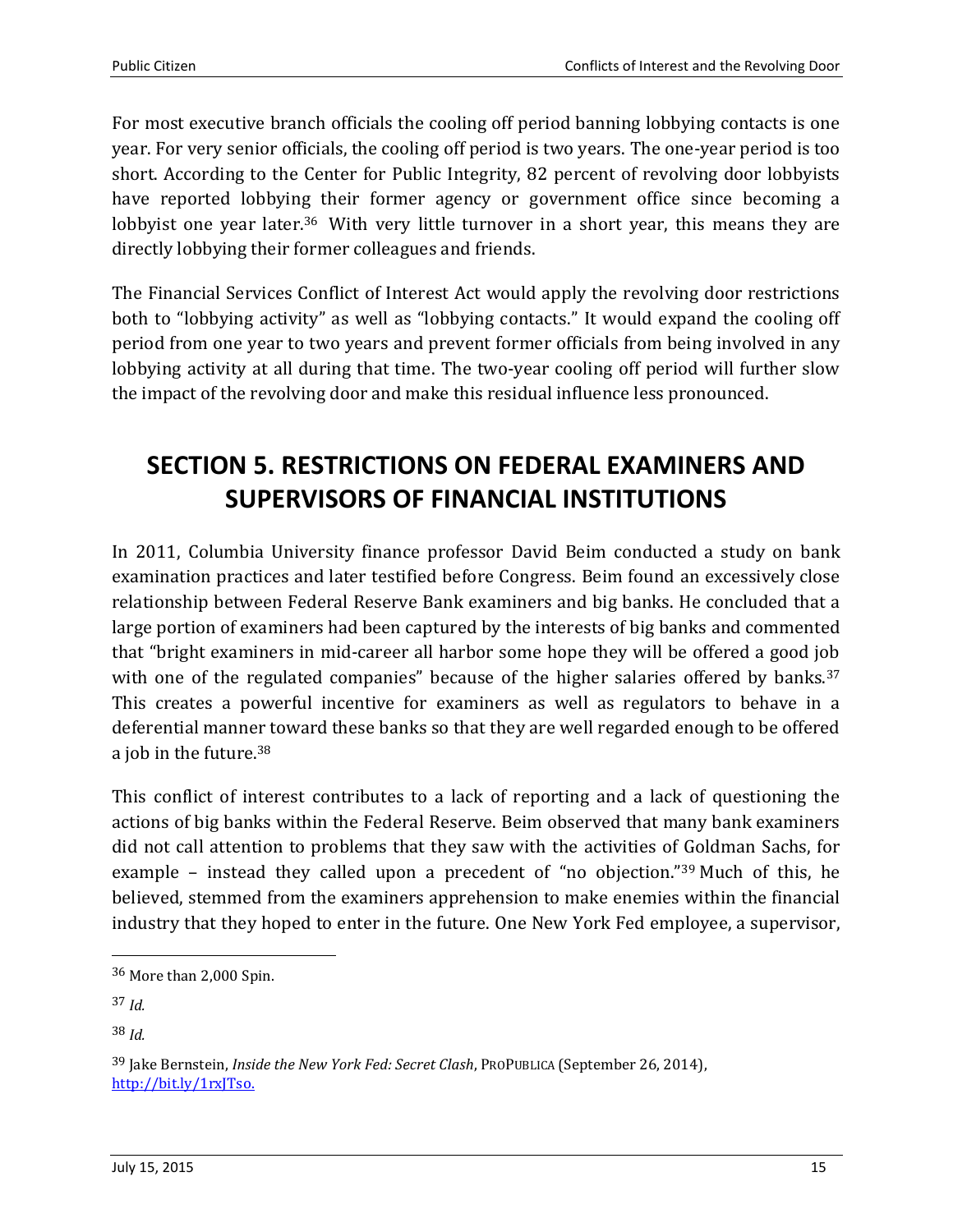described his experience in terms of regulatory capture when he stated that "within three weeks on the job, [he] saw the capture set in." 40

Conflicts of interest like these were evident at a Nov. 21, 2014, Senate hearing when Carmen Segarra, a former New York Fed examiner said that her colleagues were too deferential to Goldman Sachs.<sup>41</sup> Segarra captured 40 hours of audio recording during her tenure as an examiner that she believed proved that her colleagues were not properly reporting on the practices they witnessed. Instead, they were loyally following the actions of the bank.

These problems have arisen despite a current law on the books designed to mitigate them. Similar to procurement officials, bank examiners are subject to unique conflict of interest laws. Under the Federal Deposit Insurance Act, bank examiners for the Fed are prohibited from accepting any compensated employment with the private banks they examined for one year after leaving federal service.<sup>42</sup> This restriction applies to the senior examiner who exercised "continuing, broad responsibility for the examination" of a depository institution or holding company. Most bank examiners are responsible for just a small handful of banks. The restriction does not apply to the supervisors of bank examiners, such as Mike Silva discussed above.

The Financial Services Conflict of Interest Act would expand the prohibition of bank examiners accepting employment with any financial institution they oversaw from one year to two years after leaving public service. The prohibition also applies to accepting employment with any firm or trade association that represents the financial institution. It also extends the prohibition to supervisors of bank examiners. Supervisors responsible for overseeing more than five financial institutions would be prohibited from accepting employment with any institution designated as a Systemically Important Financial Institution for two years after leaving public service.

## **CONCLUSION**

The Financial Services Conflict of Interest Act provides necessary and sweeping conflict of interest reforms upon the financial services sector – a sector that is uniquely plagued with the scandals and corruption associated with the revolving door and lavish salaries and bonuses. These ethics reforms for financial services regulators are desperately needed to ensure that the reforms of the industry made since 2009 do not go to waste. Without

40 *Id.*

<sup>41</sup> Revolving Door Spins Faster.

<sup>42</sup> 12 U.S.C. §1820(k).